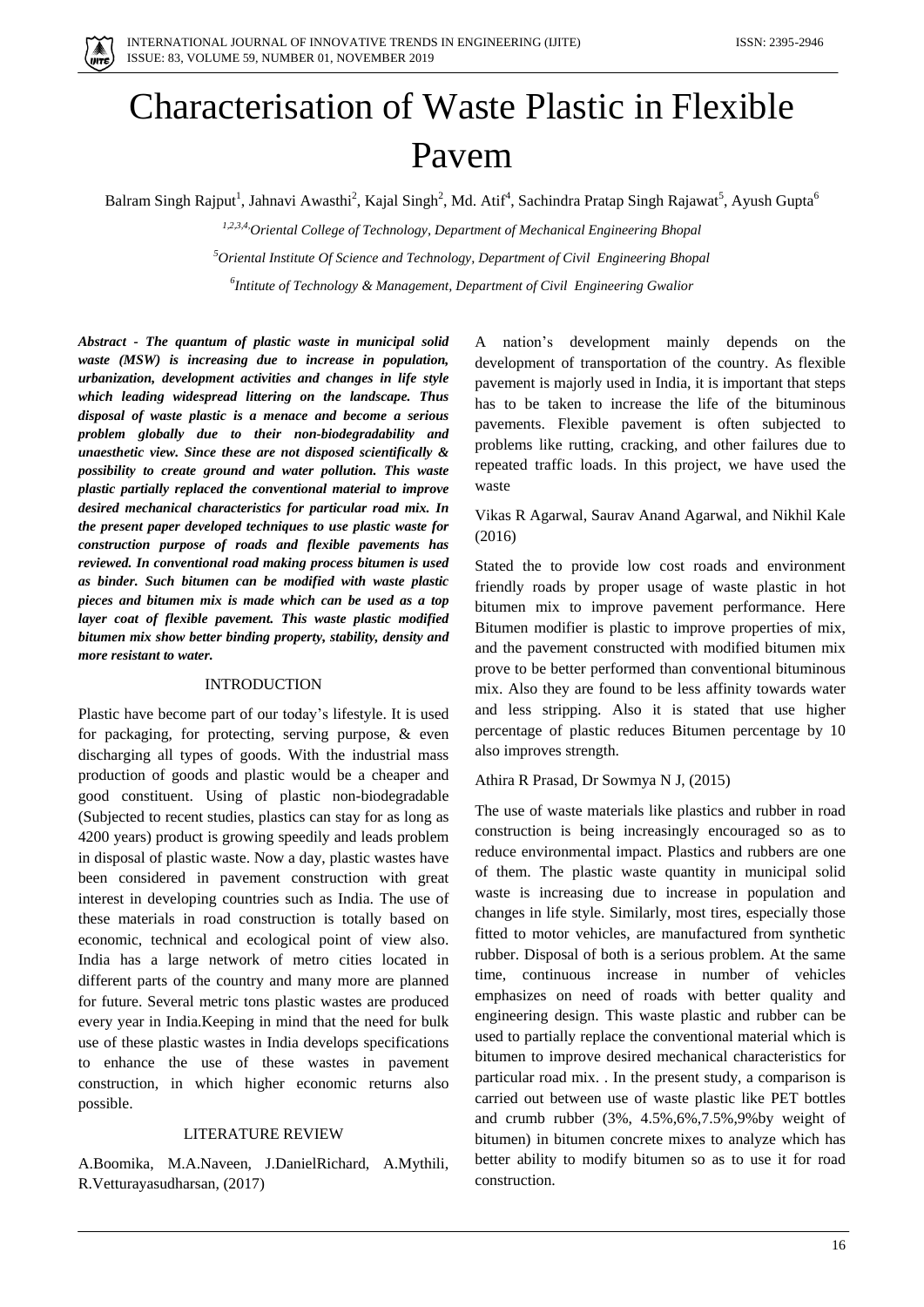

Yash Menaria, Rupal Sankhla (2015) stated that polyethylene, polypropylene, and polystyrene are the main constituents or source of waste plastics. Where the softening point of this type of material ranges from 120˚C - 160˚C. These heated materials will do not generate any poisonous gases on heating but it has good laminating property when spewed over the hot aggregate at 160˚C. the importance of this study shows reduction in the cost of construction as waste plastic used and increase in durability and strength is observed, the combination of plastic binding with aggregates provide good stability.

#### OBJECTIVE OF THE STUDY

## GENERAL OBJECTIVES

The main objective of this experimental investigation is to provide tools to evaluate and to improve the properties of pavement using waste plastic such that it may be more confidently employed in roadways and driveways etc.

#### SPECIFIC OBJECTIVES

Keeping in view of the above point the following specific objectives have been set for study.

To study on polymer modified asphalt mixtures to evaluate engineering properties using marshal stability.

To study on polymer modified asphalt mixtures to evaluate engineering properties using marshal stability.

To study basic properties of aggregates and plain bitumen.

To study the strength and stability characters of BC mix for 80/100 grade bitumen.

To study the effect of waste plastic on strength and stability characteristics of BC mix.

To study characteristics of bitumen.

Study on performance of Stability characters of BC mix.

To study Strength characteristics of waste plastics

Strength characteristics of BC mix

## SIGNIFICANCE OF THE STUDY

There are many significance of present study as follows.

To develop recycled plastics with enhanced physical and mechanical properties and that are strong, chemically inert and environmental-friendly.

To study the effects of type of reused plastics, content of recycled plastics as replacement of aggregate.

To select the optimum mix or mixes for use in the road by comparing and standing various concrete mixes built on the performance measures in physical properties (hardened density, water absorption etc..) and mechanical performance (compressive and flexural strength, etc..).

Increase the strength and performance of pavement.

Creating jobs for rag pickers.

Develop a technology, which is eco-friendly.

## SCOPE OF THE STUDY

The scope of the study is to evaluate the performance of Plastic tar flexible pavement road constructed using plastic coated aggregate bitumen mix.

## THE BASIC MATERIALS

Aggregate

Bitumen

Waste plastic

## **AGGREGATES**

Aggregate is a collective term for the mineral materials such as sand, gravel, and crushed stone that are used with a binding medium (such as water, bitumen, Portland cement, lime, etc.) to form compound materials (such as bituminous concrete and Portland cement concrete). By volume, aggregate generally accounts for 92 to 96 percent of Bituminous concrete and about 70 to 80 percent of Portland cement concrete. Aggregate is also used for base and sub-base courses for both flexible and rigid pavements. Aggregates can either be natural or manufactured. Natural aggregates are generally extracted from larger rock formations through an open excavation (quarry). Extracted rock is typically reduced to usable sizes by mechanical crushing. Manufactured aggregate is often a bye product of other manufacturing industries.

## DESIRABLE PROPERTIES

Strength

The aggregates used in top layers are subjected to

Stress action due to traffic wheel load,

Wear and tear,

Crushing.

For a high quality pavement, the aggregates should posses high resistance to crushing, and to withstand the stresses due to traffic wheel load.

#### **Hardness**

The aggregates used in the surface course are subjected to constant rubbing or abrasion due to moving traffic. The aggregates should be hard enough to resist the abrasive action caused by the movements of traffic. The abrasive action is severe when steel tyred vehicles moves over the aggregates exposed at the top surface.

#### Toughness

Resistance of the aggregates to impact is termed as toughness. Aggregates used in the pavement should be able to resist the effect caused by the jumping of the steel tyred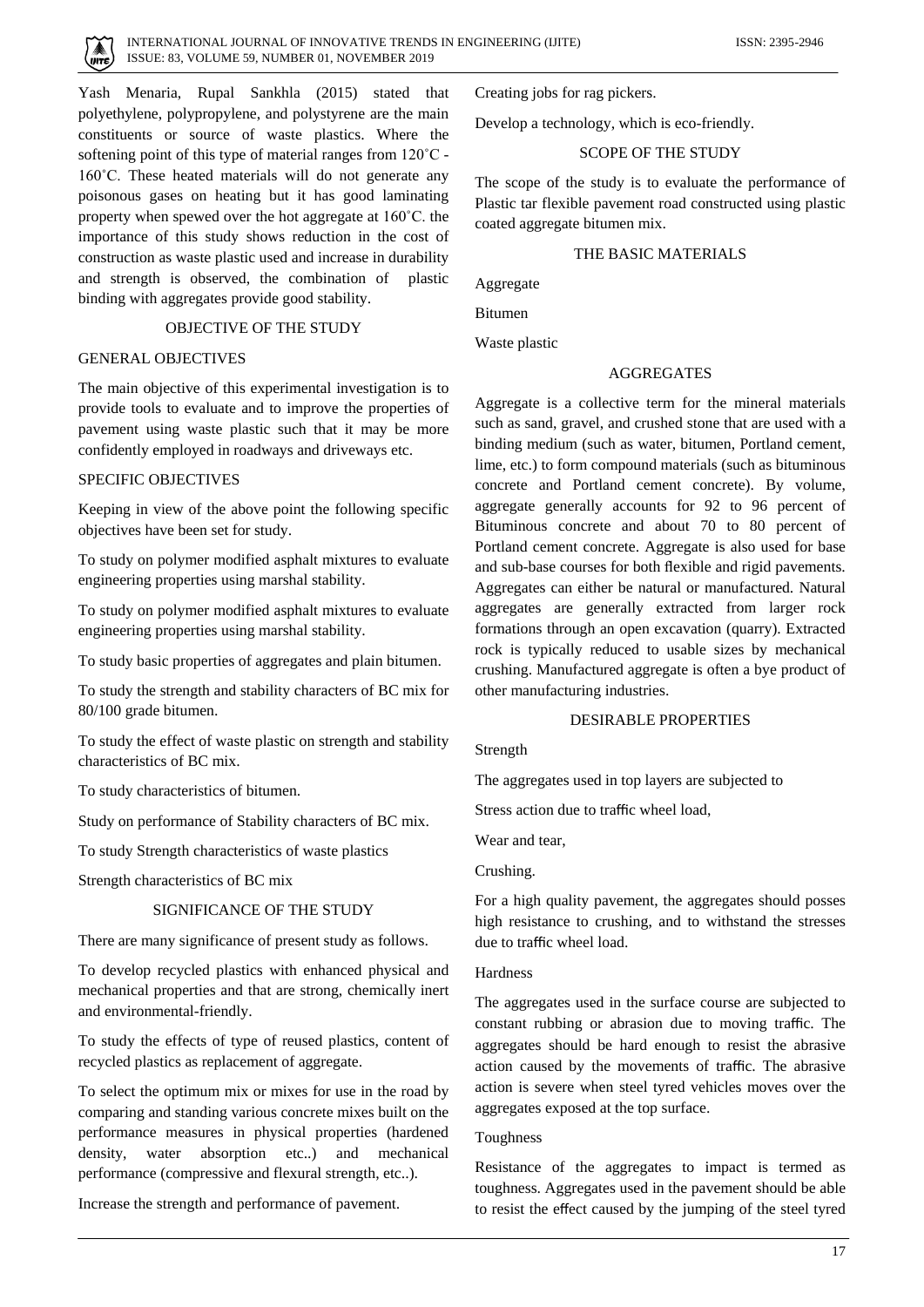

wheels from one particle to another at different levels causes severe impact on the aggregates.

## Shape of aggregates

Aggregates which happen to fall in a particular size range may have rounded, cubical, angular, flaky or elongated particles. It is evident that the flaky and elongated particles will have less strength and durability when compared with cubical, angular or rounded particles of the same aggregate. Hence too flaky and too much elongated aggregates should be avoided as far as possible.

## Adhesion with bitumen

The aggregates used in bituminous pavements should have less affinity with water when compared with bituminous materials, otherwise the bituminous coating on the aggregate will be stripped off in presence of water.

#### Durability

The property of aggregates to withstand adverse action of weather is called soundness. The aggregates are subjected to the physical and chemical action of rain and bottom water, impurities there-in and that of atmosphere, hence it is desirable that the road aggregates used in the construction should be sound enough to withstand the weathering action

#### Freedom from deleterious particles

Specifications for aggregates used in bituminous mixes usually require the aggregates to be clean, tough and durable in nature and free from excess amount of flat or elongated pieces, dust, clay balls and other objectionable material. Similarly aggregates used in Portland cement concrete mixes must be clean and free from deleterious substances such as clay lumps, chert, silt and other organic impurities

#### **BITUMEN**

Bitumen is a sticky, black and highly viscous liquid or semi-solid, in some natural deposits. It is also the residue or by-product of fractional distillation of crude petroleum. Bitumen composed primarily of highly condensed polycyclic aromatic hydrocarbons, containing 95% carbon and hydrogen ( $\pm$  87% carbon and  $\pm$  8% hydrogen), up to 5% sulphur, 1% nitrogen, 1% oxygen and 2000 ppm metals. Also bitumen is Mixture of about 300 - 2000 chemical components, with an average of around 500 - 700. It is the heaviest fraction of crude oil, the one with highest boiling point (525º).

## Different forms of bitumen

Cutback Bitumen: A suitable solvent is mixed to reduce viscosity.

Bitumen Emulsion: bitumen is suspended in finely divided condition in aqueous medium 60% bitumen and 40% water.

Bituminous Primers: Mixing of penetration bitumen with petroleum distillate.

Modified Bitumen: Blend of bitumen with waste plastics & or crumb rubber. Various Grades of Bitumen used for pavement purpose

Grade: 30/40; Grade: 60/70; Grade: 80/100

The desirable property of bitumen for pavement

Good cohesive and adhesive binding property.

Water repellant property.

It is its thermoplastic nature (stiff when cold liquid when hot), that makes bitumen so useful.)

#### PLASTIC

Why Waste plastic?

As a Binder and Modifier

Soften at around 130℃.

No gas evolution in the temperature range of 130℃-180℃.

Have a binding property hence used as a binder.

Can also be mixed with binder like bitumen to enhance their binding property.

Safe & Hygienic – Inert and Chemical Resistance

Light Weight & Non-Breakability

Excellent Barrier Properties - Enhancing Shelf-life

Superior Impact Resistance

Transparency as well as Opacity

Lower Fuel Consumption and Product Loss during Transportation Consumption of plastic

| PLASTIC CONSUMPTION |                                       |  |  |  |  |
|---------------------|---------------------------------------|--|--|--|--|
| GLOBAL              | 180 Million Tonnes – 28 Kg Per capita |  |  |  |  |
| <b>INDIA</b>        | 6.5 Million Tonnes 6.5 Kg Per capita  |  |  |  |  |

#### Drawbacks of Bitumen

Temperature Effect: At high temperature bleeding of road occurs reducing performance of road.

Oxidation Effect: Due to oxidation bitumen may led to cracking & crazing phenomenon.

Water Effect: Due to water, bitumen strips off from the aggregate forming pothole on roads as being water repellent material. Reducing life of roads.

High Cost - Being petroleum product it costs much higher.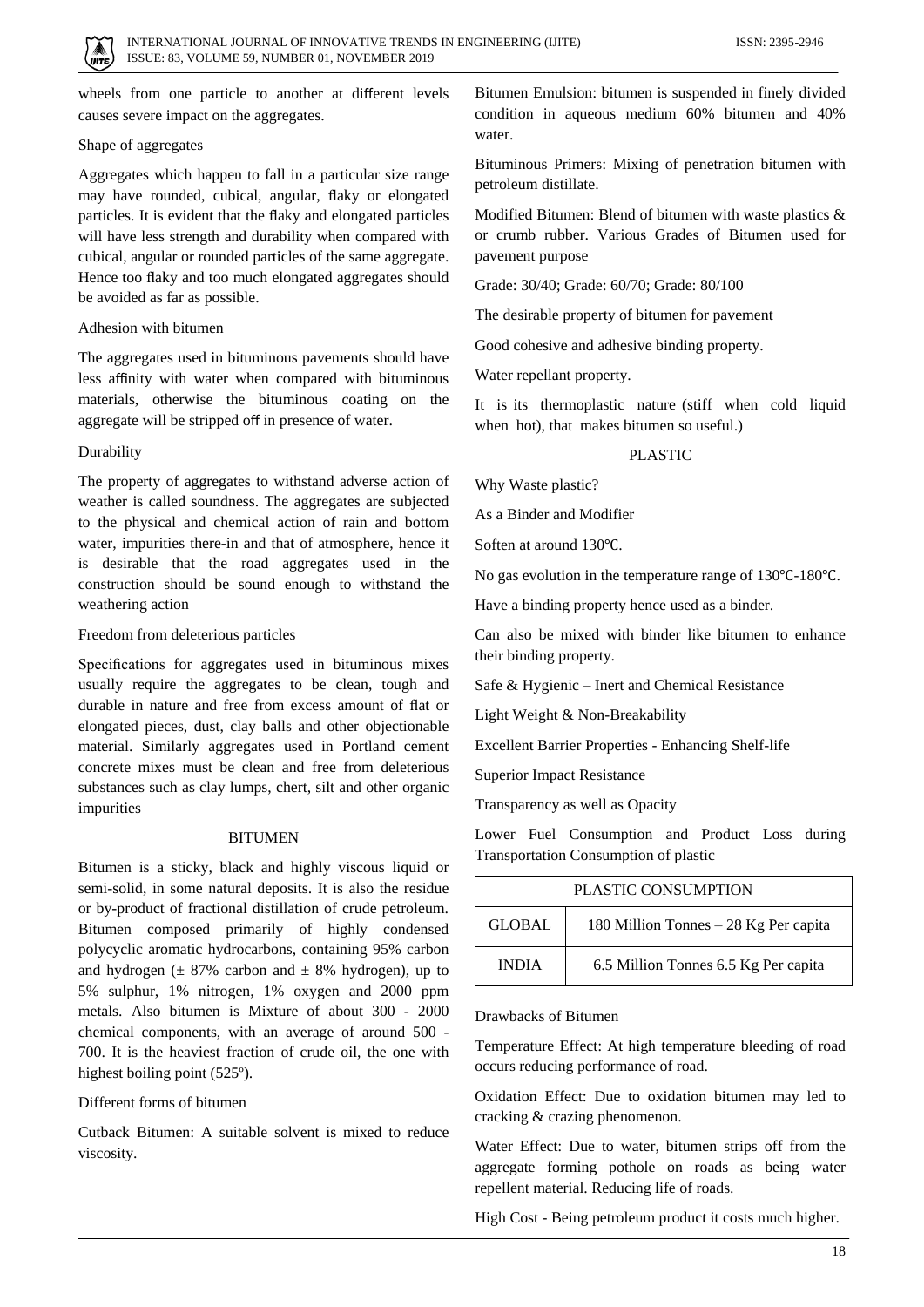

## Waste plastic as a binder

The molten plastics waste exhibits good binding property. Various raw materials like granite stone, ceramics etc. were coated with plastics and then molded into a stable product. On cooling, it was tested for compression and bending strengths. Dr R Vasudevan found that the values of the compression strength and bending strength increases with above formulation shows that the plastics can be used as a binder.



# PCA AND PCA WITH BITUMEN

Characteristics of plastic-coated aggregate (used for flexible pavement)

## Moisture Absorption and Void Measurement

For the flexible pavement, hot stone aggregate (170℃) is mixed with hot bitumen (160℃) and the mix is used for road laying. The aggregate is chosen on the basis of its strength, porosity and moisture absorption capacity as per IS coding. The bitumen is chosen on the basis of its binding property, penetration value and viscoelastic property. The aggregate, when coated with plastics improved its quality with respect to voids, moisture absorption and soundness. The coating of plastic decreases the porosity and helps to improve the quality of the aggregate and its performance in the flexible pavement. It is to be noted here that stones with  $\langle 2\%$  porosity only allowed by the specification.

## Soundness Test

Soundness test is intended to study the resistance of aggregate to weathering action. The weight loss is attributed to the poor quality of the aggregate. The plasticcoated aggregate, did not show any weight loss, thus conforming the improvement in the quality of the aggregate.

# Aggregated Impact Value

A study on the effect of plastic coating was extended to study on the aggregate impact value. Aggregate was coated with 1% & 2% plastics by weight and the plastic-coated aggregate was submitted to Aggregate Impact Value test and the values were compared with values for non coated aggregate.

## Los Angel's Abrasion Test

The repeated movement of the vehicle with iron wheeled or rubber tire will produce some wear and tear over the surface of the pavement. This wear and tear percentage of an aggregate is determined with the help of Los Angeles abrasion study. Under this study the percentage of wear and tear values of the plastic-coated aggregate is found to be in decreasing order with respect to the percentage of plastics. When the Los Angeles abrasion value of plain aggregate value is compared with the Plastic- coated aggregate the values are less for polymer coated aggregate.

# IMPROVED CHARACTERISTICS OF PLASTIC-COATED AGGREGATE (PCA).

By using the waste plastic as coated material to the aggregate, properties of aggregate were improved with different percentage of waste plastics.

It showed better values than conventional aggregates. By this the poor quality of aggregate will be improved by using plastic as a modifier and can be used in construction.

The water absorption property has decreased and by this their will be less porosity and provide better resistance to water and stagnation.

Plastic coated aggregate exhibit good nature in abrasive charge and in impact test

# PLASTICS COATED AGGREGATE WITH BITUMEN

The hot plastic coated aggregate was mixed with 80/100 bitumen at 170º. The bitumen polymer coated aggregate mix was subjected to test like stripping test, bitumen extraction test and Marshall Value determination test.

| % of Plastics | Moisture<br>Absorption | Soundness  | Voids      | Aggregate | Los<br>Crushing Test Angeles Abrasion | Aggregate<br><b>Impact Value</b> |
|---------------|------------------------|------------|------------|-----------|---------------------------------------|----------------------------------|
| Nil           | 4%                     | 5%         | 4%         | 18%       | 22.8%                                 | 20.85%                           |
| 1%            | 1%                     | <b>NIL</b> | 2.2%       | 19%       | 19.2%                                 | 19.20                            |
| 2%            | 1%                     | <b>NIL</b> | 1%         | 17%       | 17.7%                                 | 18.50                            |
| 3%            | $0.5\%$                | <b>NIL</b> | <b>NIL</b> | <b>NA</b> | <b>NA</b>                             | <b>NA</b>                        |
| 5%            | 0.35%                  | <b>NIL</b> | <b>NIL</b> | <b>NA</b> | <b>NA</b>                             | <b>NA</b>                        |
| 10%           | 0.12                   | <b>NIL</b> | <b>NIL</b> | NA        | NA                                    | <b>NA</b>                        |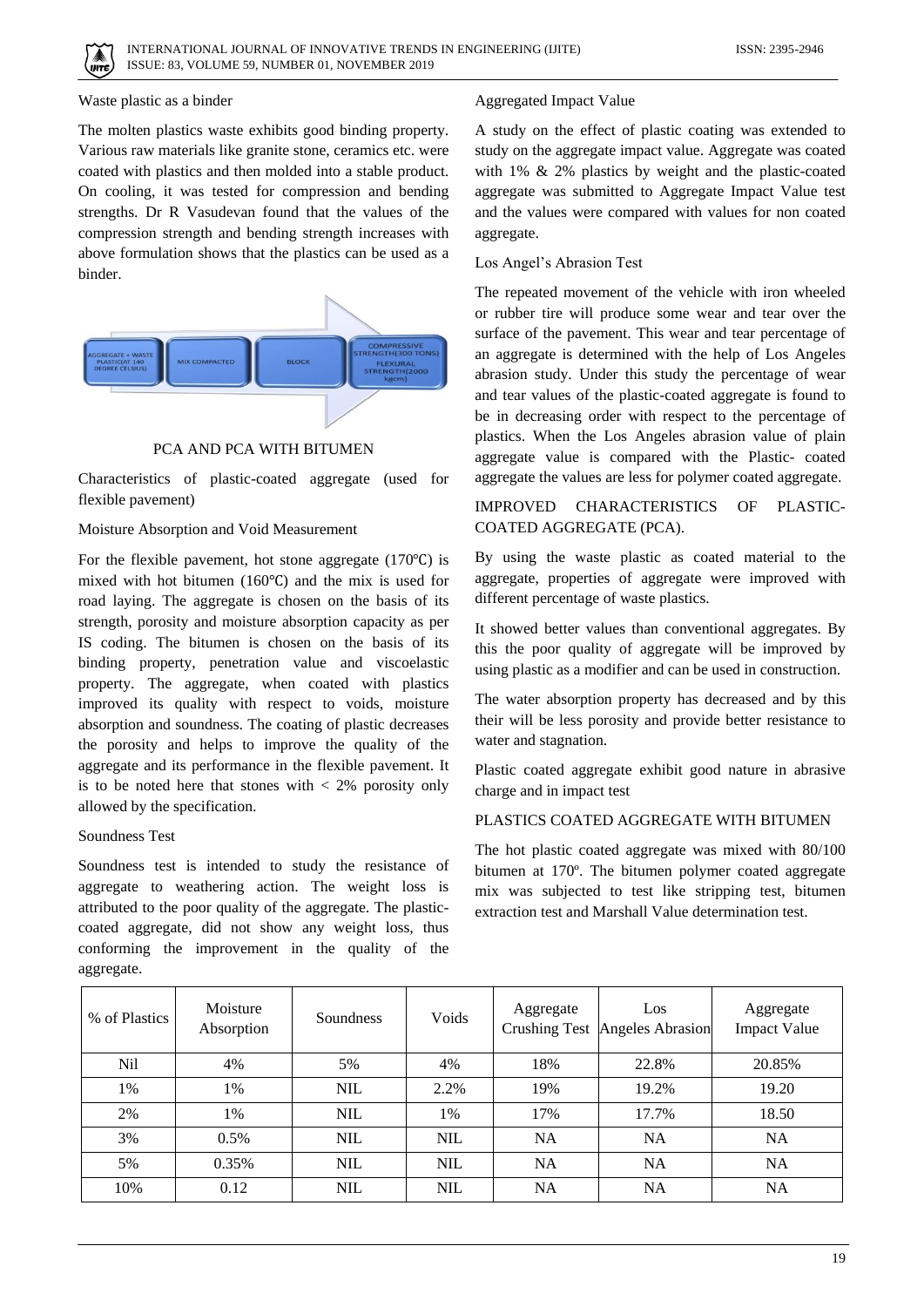

# EXPERIMENTAL ANALYSIS

## Marshall stability

Marshall stability measures the maximum load sustained by the bituminous material at a loading rate of 50.8 mm/minute. The test load is increased until it reaches a maximum. Beyond that, when the load just starts to decrease, the loading is ended and the maximum load (i.e. Marshall stability) is recorded. During the loading test, dial gauge is attached which measures the specimen's plastic flow owing to the applied load. The flow value refers to the vertical deformation when the maximum load is reached

| % of Plastics<br>Waste added<br>in the mix | $%$ of<br><b>Bitumen</b><br>added in<br>the mix | Marshall<br>Stability<br>Value<br>(kg) | Flow<br>value<br>(mm) | M/Q<br>(kg/m)<br>m) |
|--------------------------------------------|-------------------------------------------------|----------------------------------------|-----------------------|---------------------|
| 0.00                                       |                                                 | 1050                                   | 4.10                  | 304                 |
| 0.25                                       | 5                                               | 1910                                   | 4.70                  | 406                 |
| 0.50                                       |                                                 | 2450                                   | 4.75                  | 515                 |

Observations:

The use of a PCA increase the MSV of the mix

As the percentage of the waste coated increase the MSV is also increased

Higher percentage of plastic result in lesser compatibility with bitumen and lesser bonding resulting in lower MSV.

The use of PP and PE also gives better MSV results.

The waste plastic available as foams or films can also be used.

The use of optimum percentage of plastics was arrived using mathematical modelling and it is found to be 10% of bitumen used.

The flow value and the void films with bitumen are within the tolerance value.

The MSV of PCA – bitumen mix is compared with PMB mix. It was observed that the value of the PCA bitumen mix are 50% to 60% higher than that of the PMB mix, showing that the binding is higher in the case of PCA bitumen mix.

## **CONCLUSION**

In this chapter, a detailed conclusion for the discussed results of the various characteristics studies of the PMB is given. The conclusion mainly focuses on whether the polymer chosen can be used for the modification of bitumen.

Process – both the dry and the wet process can be effectively used for the preparation of PMB. The advantage of using dry process is that it is in situ and can be used easily with available techniques. In dry process, the PMB formed is in situ and its structure is imaginary in nature and also in dry process, with waste plastics modification only is tried. But, in wet process, the formation of PMB is very effective.

Softening Point- As per the observations on softening point, the PMB shows high value compared with the unmodified bitumen. This observation is concludes that PMB can be used in pavement applications. The increase in softening point will also increase the resistance against rutting- a permanent deformation of flexible pavement (Noor et al 2011). Hence it is concluded that, when PMB shows higher softening point, it indicates lower temperature susceptibility (Mathews &Rao 2006) and it makes the bitumen to be used in higher temperate regions.

Penetration Point - The results of Penetration values of PMBs suggests that, when the PV decreases, the stiffness of the polymer modified bitumen increases. This results in the increase of the load bearing capacity of the sample. The observations concludes that the increase in stiffness will make the PMB less temperature susceptibility and less sensitive towards permanent deformations like rutting and ravelling.

Penetration index- From the present study it is concluded that the PI values of all the PMBs are above standard value due to the increased and decreased values of SP and PV respectively. Both higher SP and lower PV indicate the increase in the stiffness of the PMB which infers

PMB with less temperature susceptible and increased resistance towards permanent deformations.

Ductility – Form the observed ductility values of all PMB except the WP it is concluded that the addition of polymer does not impart notable changes in the ductile nature of the PMB. Hence it is concluded that the polymers impart elasticity to the bitumen and make it elastic enough for pulling even at high percentages. But in the case of WP modified bitumen there is a different observation, showing poor ductile nature even at 5 % modification. This behavior is due to heterogeneous nature of PMB in which the plastic will start separating from the bitumen layer and form two different phases.

Marshall Stability Test- From the results obtained, it is concluded that the MSV of the PMB is more when compared with the MSV of unmodified bitumen. The values also suggest that there is an increase in the MSV of all the PMBs with respect to their increment in the percentage. The maximum value of MSV is obtained for Waste plastics PMB- 2400 Kg at 7

%. The value of all the PMBs at 7 % is more than 2000 kg which is a very positive result. The normal MSV for a road mix is 1000 kg as per IRC standards. Thus, it is concluded